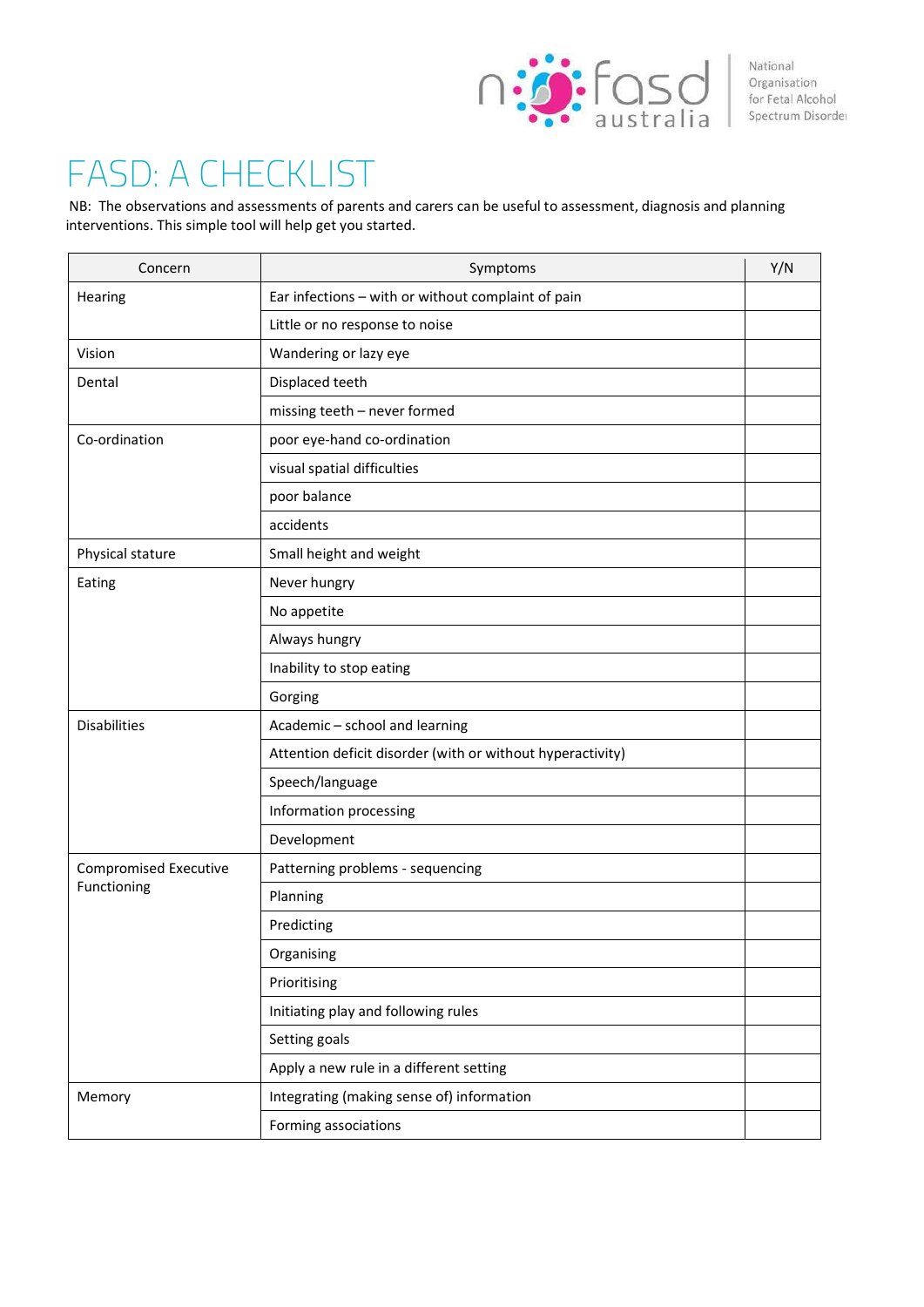

|                                          | Learning from past mistakes                                                                        |          |  |  |  |
|------------------------------------------|----------------------------------------------------------------------------------------------------|----------|--|--|--|
|                                          | Same mistakes despite increasingly severe consequences                                             |          |  |  |  |
|                                          | remembers a thing for two days then forgets on the third day - like it was<br>never learned at all |          |  |  |  |
| Conceptual skills - abstract<br>concepts | Time                                                                                               |          |  |  |  |
|                                          | Maths                                                                                              |          |  |  |  |
|                                          | Money                                                                                              |          |  |  |  |
| Judgement, consequential<br>thinking     | Inability to make decisions                                                                        |          |  |  |  |
|                                          | Cannot recognise danger                                                                            |          |  |  |  |
|                                          | Cannot distinguish danger from safety                                                              |          |  |  |  |
|                                          | Cannot tell difference between friend and stranger                                                 |          |  |  |  |
|                                          | Cannot tell difference between fantasy and reality                                                 |          |  |  |  |
| Speech and language                      | Cannot easily answer simple questions                                                              |          |  |  |  |
|                                          | When answering, agrees or complies - fills in the gaps                                             |          |  |  |  |
|                                          | When answering, makes up an answer                                                                 |          |  |  |  |
|                                          | Volume or use of words can create expectation of competence                                        |          |  |  |  |
|                                          | Talks excessively without any depth of understanding                                               |          |  |  |  |
|                                          | Talks excessively without exchange in conversation                                                 |          |  |  |  |
|                                          | Says "I don't know" a lot or seems 'shut down'                                                     |          |  |  |  |
|                                          | Needs Time to answer - delayed reply                                                               |          |  |  |  |
|                                          | Difficulty with opposites - hot when meaning cold                                                  |          |  |  |  |
|                                          | Picks up information only from every third or fourth word                                          |          |  |  |  |
| Poor impulse control                     | With poor judgement and not recognising consequences, acts without<br>thought                      |          |  |  |  |
| Perseveration                            | Stuck on an idea or thought                                                                        |          |  |  |  |
|                                          | Difficulty switching thoughts                                                                      |          |  |  |  |
|                                          | Difficulty stopping activity or changing to a new one                                              |          |  |  |  |
|                                          | Reacts strongly to a change in setting                                                             |          |  |  |  |
|                                          | May repeat words or phrases over and over                                                          |          |  |  |  |
|                                          | Reacts strongly to a change in program - support worker, new teacher or<br>respite carer           |          |  |  |  |
| Development                              | Much younger age - socially/friendships                                                            |          |  |  |  |
|                                          | Much younger age - emotionally                                                                     |          |  |  |  |
|                                          | Much younger age - thinking                                                                        |          |  |  |  |
| Sensory                                  | Over-reacts to<br>stimuli                                                                          | Touch    |  |  |  |
|                                          |                                                                                                    | Textures |  |  |  |